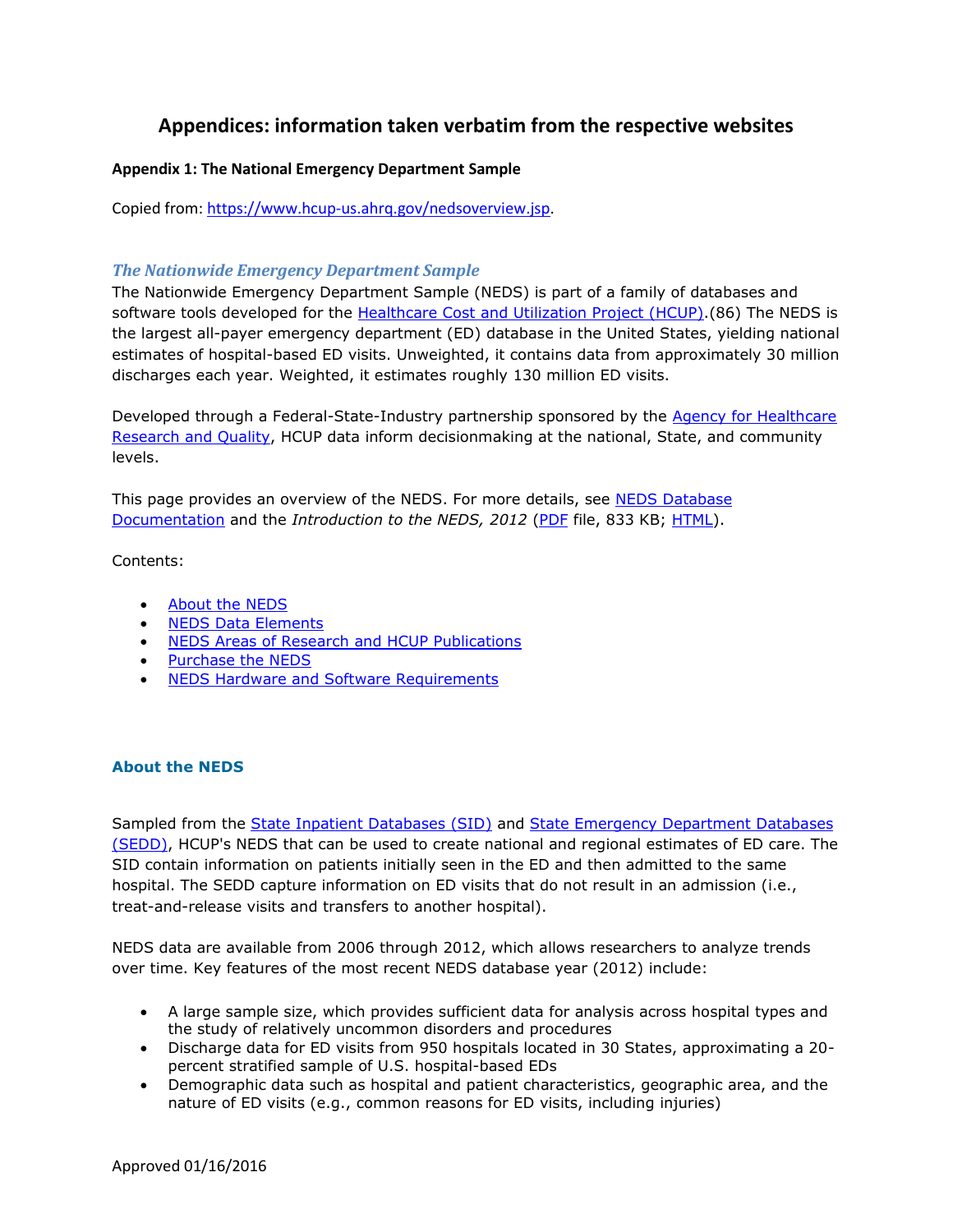- ED charge information for over 85 percent of patients, including individuals covered by Medicare, Medicaid, or private insurance, as well as those who are uninsured
- Children's hospitals with trauma centers, which are classified with adult and pediatric trauma centers in the current versions of the NEDS.

Information on previous years of the NEDS may be found in the *Introduction to the NEDS, 2012* [\(PDF](https://www.hcup-us.ahrq.gov/db/nation/neds/NEDS2012Introduction.pdf) file, 833 KB; [HTML\)](https://www.hcup-us.ahrq.gov/db/nation/neds/NEDS_Introduction_2012.jsp).

### **NEDS Data Elements**

The NEDS contains clinical and resource-use information that is included in a typical discharge abstract, with safeguards to protect the privacy of individual patients, physicians, and hospitals (as required by data sources). The NEDS is composed of more than 100 clinical and nonclinical variables for each hospital stay. These include:

- International Classification of Diseases, Ninth Revision, Clinical Modification (ICD-9-CM) diagnosis and external cause of injury codes
- ICD-9-CM and Current Procedural Terminology, Fourth Edition (CPT®-4) procedure codes
- Identification of injury-related ED visits including mechanism, intent, and severity of injury
- Admission and discharge status
- Patient demographics characteristics (e.g., sex, age, urban-rural designation of residence, national quartile of median household income for patient's ZIP Code)
- Expected payment source
- Total ED charges (for ED visits) and total hospital charges (for inpatient stays for ED visits that result in admission)
- Hospital characteristics (e.g., region, trauma center indicator, urban-rural location, teaching status)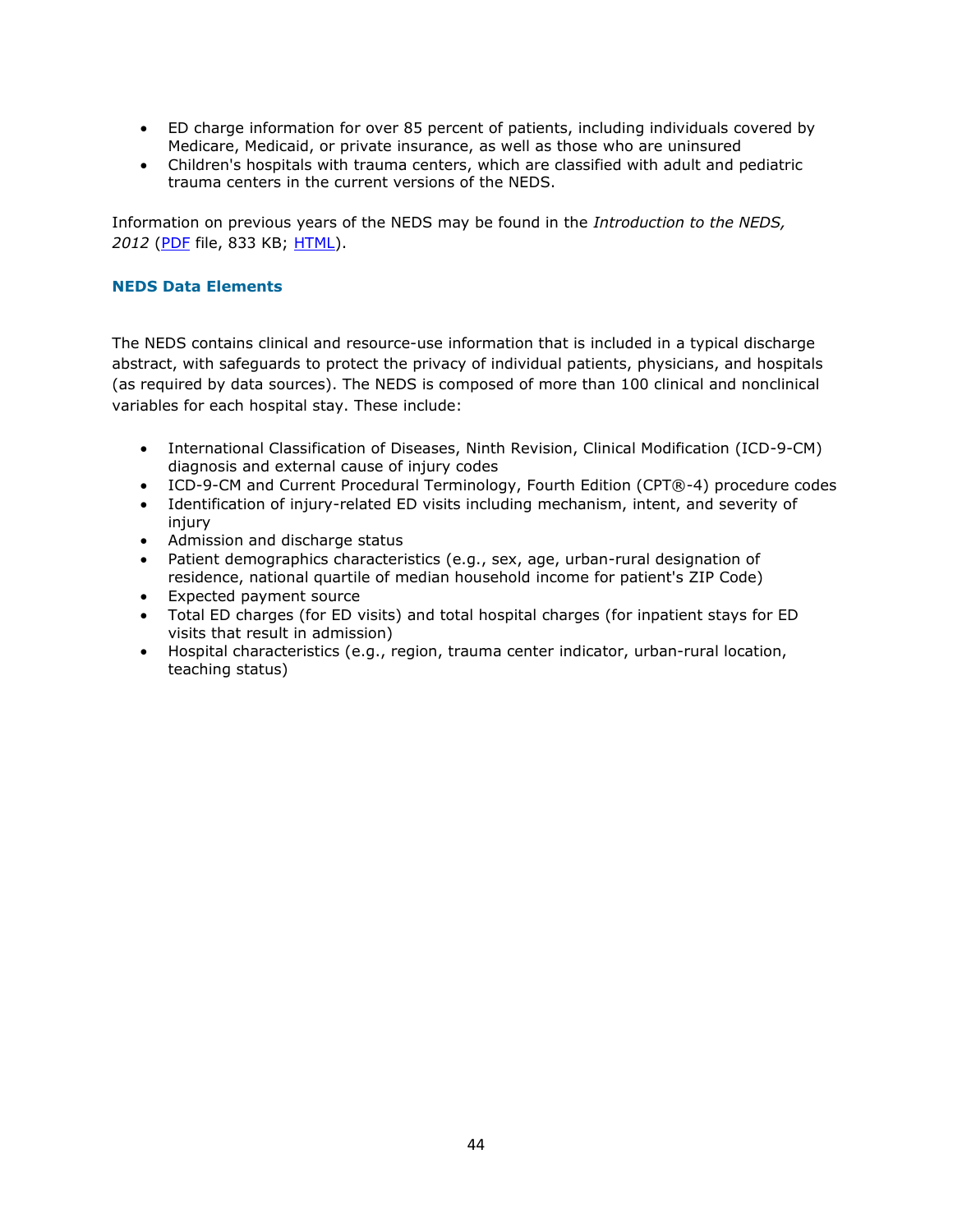#### **Appendix 2: Medical Expenditure Panel Survey**

#### Copied from: [http://meps.ahrq.gov/mepsweb/about\\_meps/survey\\_back.jsp](http://meps.ahrq.gov/mepsweb/about_meps/survey_back.jsp)

## *Medical Expenditure Panel Survey (MEPS)*

The Medical Expenditure Panel Survey, which began in 1996, is a set of large-scale surveys of families and individuals, their medical providers (doctors, hospitals, pharmacies, etc.), and employers across the United States. MEPS collects data on the specific health services that Americans use, how frequently they use them, the cost of these services, and how they are paid for, as well as data on the cost, scope, and breadth of health insurance held by and available to U.S. workers.

#### **Major MEPS Components**

MEPS currently has two major components: the [Household Component](http://meps.ahrq.gov/mepsweb/survey_comp/household.jsp) and the [Insurance Component.](http://meps.ahrq.gov/mepsweb/survey_comp/Insurance.jsp) The Household Component provides data from individual households and their members, which is supplemented by data from their medical providers. The Insurance Component is a separate survey of employers that provides data on employer-based health insurance.

#### **Household Component**

The [Household Component](http://meps.ahrq.gov/mepsweb/survey_comp/household.jsp) (HC) collects data from a sample of families and individuals in selected communities across the United States, drawn from a nationally representative subsample of households that participated in the prior year's [National Health Interview Survey](http://www.cdc.gov/nchs/nhis.htm) (conducted by the National Center for Health Statistics).

During the household interviews, MEPS collects detailed information for each person in the household on the following: demographic characteristics, health conditions, health status, use of medical services, charges and source of payments, access to care, satisfaction with care, health insurance coverage, income, and employment.

The panel design of the survey, which features several rounds of interviewing covering two full calendar years, makes it possible to determine how changes in respondents' health status, income, employment, eligibility for public and private insurance coverage, use of services, and payment for care are related.

The HC expenditures have been projected to future years by selected demographic characteristics by source of payment and type of service.

HC data are available on the MEPS Web site in data tables, downloadable data files (person, job, event, or condition level), annually projected expenditures through 2016, and interactive data tools, as well as in publications using HC data.

#### **Insurance Component**

The [Insurance Component](http://meps.ahrq.gov/mepsweb/survey_comp/Insurance.jsp) (IC) collects data from a sample of private and public sector employers on the health insurance plans they offer their employees. The survey is also known as the Health Insurance Cost Study.

The collected data include the number and types of private insurance plans offered (if any), premiums, contributions by employers and employees, eligibility requirements, benefits associated with these plans, and employer characteristics.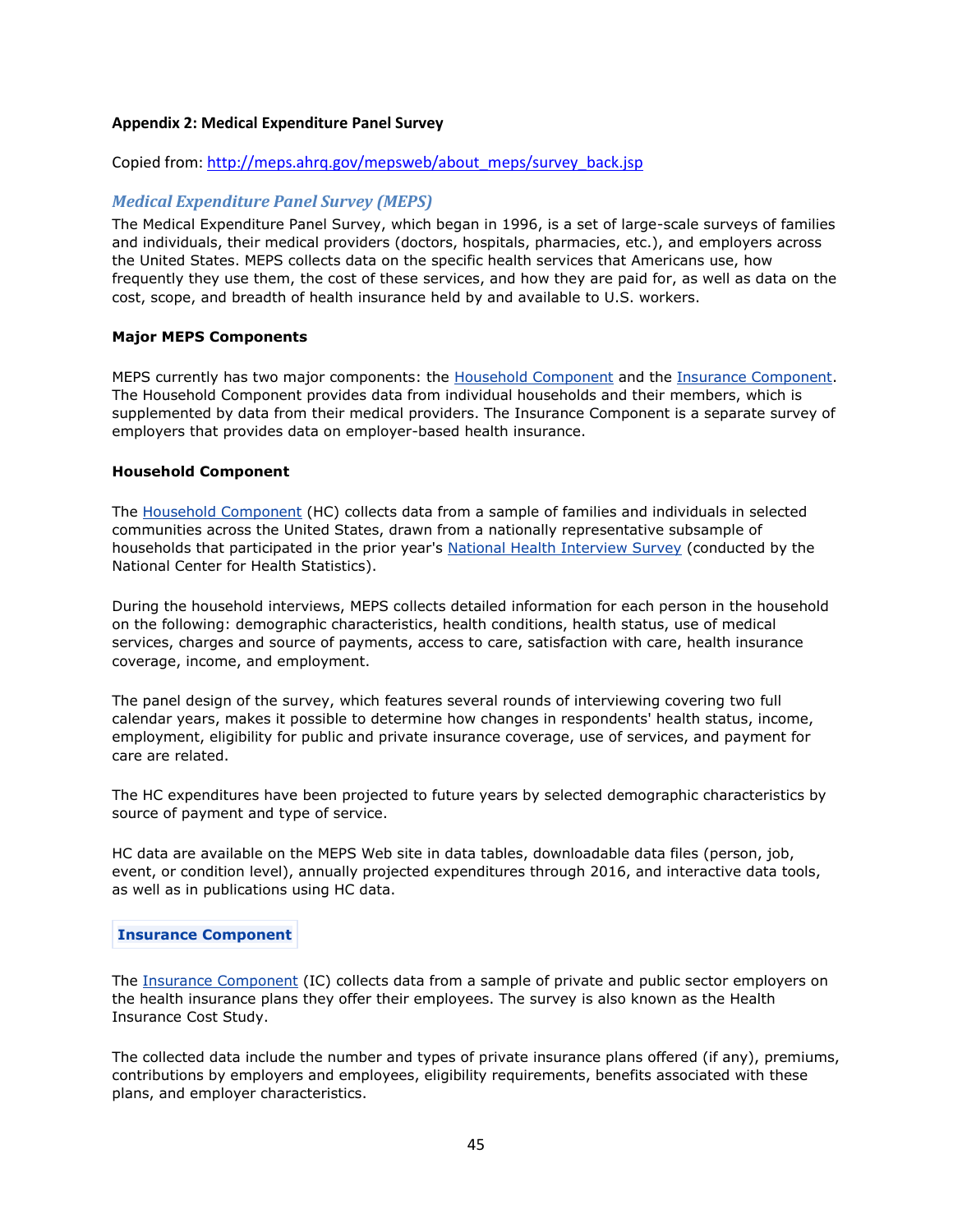IC estimates are available on the MEPS Web site in tabular form for national, regional, state, and metropolitan areas, as well as in publications using IC data and interactive data tools. IC data files are not available for public release.

#### **Other MEPS Components**

MEPS also includes a Medical Provider Component (MPC), which covers hospitals, physicians, home health care providers, and pharmacies identified by MEPS-HC respondents. Its purpose is to supplement and/or replace information received from the MEPS-HC respondents.

Data files containing only this supplemental respondent information are not available, but the information is incorporated into the MEPS-HC data files.

In 1996 only, MEPS included a [Nursing Home Component](http://meps.ahrq.gov/mepsweb/data_stats/data_overview.jsp#Nursing Home Component) (NHC) that gathered information from a sample of nursing homes and residents nationwide on the characteristics of the facilities and services offered; expenditures and sources of payment on an individual resident level; and resident characteristics, including functional limitation, cognitive impairment, age, income, and insurance coverage. The NHC also collected data on the availability and use of community-based care prior to admission to nursing homes. For reasons of confidentiality, NHC data are available only at the [Data](http://meps.ahrq.gov/mepsweb/data_stats/onsite_datacenter.jsp)  [Center located at AHRQ or one of the Census Bureau's Research Data Centers.](http://meps.ahrq.gov/mepsweb/data_stats/onsite_datacenter.jsp)

The [National Center for Health Statistics \(NCHS\)](http://www.cdc.gov/nchs/about/major/nnhsd/nnhsdesc.htm) provides information on the NCHS National Nursing Home Survey (NNHS), a continuing series of national sample surveys of nursing homes, their residents, and their staff that have been conducted in 1973–74, 1977, 1985, 1995, 1997, and 1999.

#### **Earlier Surveys and MEPS**

Surveys collecting data on medical expenditures began in the 1970s at a time when the structure of health care services, private insurance, Federal health care programs and the characteristics of the U.S. population were undergoing enormous change. The first of these surveys, the National Medical Care Expenditure Surveys (NMCES), was conducted in 1977. Similar to the MEPS-HC survey, NMCES had three main components: a household survey, a survey of physicians utilized by the household members, and a health insurance employer component. Approximately 14,000 households participated in six rounds of interviews over a 14-month period.

In 1987, the National Medical Expenditure Survey (NMES) was conducted. Approximately 16,000 households participated in NMES, including 2,000 American Indian and Alaskan Native households. Once again, the household information was supplemented by surveys of medical and health insurance providers utilized by respondents.

In 1996, the current survey, MEPS-HC, was designed to provide more timely information about the nation's changing health care system. MEPS-HC introduces a new panel or sample of households into the survey every year and is conducted continually rather than once every 10 years. MEPS-HC households are a subsample of households that participate in the National Health Interview Survey (NHIS) conducted by the National Center for Health Statistics approximately six months to a year prior to MEPS. Like the earlier surveys, the information collected in MEPS-HC from households is supplemented by surveys of medical and health insurance providers.

The predecessor to the MEPS-IC was the 1994 National Employer Health Insurance Survey (NEHIS) conducted by the National Center for Health Statistics. NEHIS measured the extent, cost, and coverage of employment-based health insurance and was the first federal survey designed to produce state and national estimates of employer-sponsored health insurance. NEHIS drew extensively from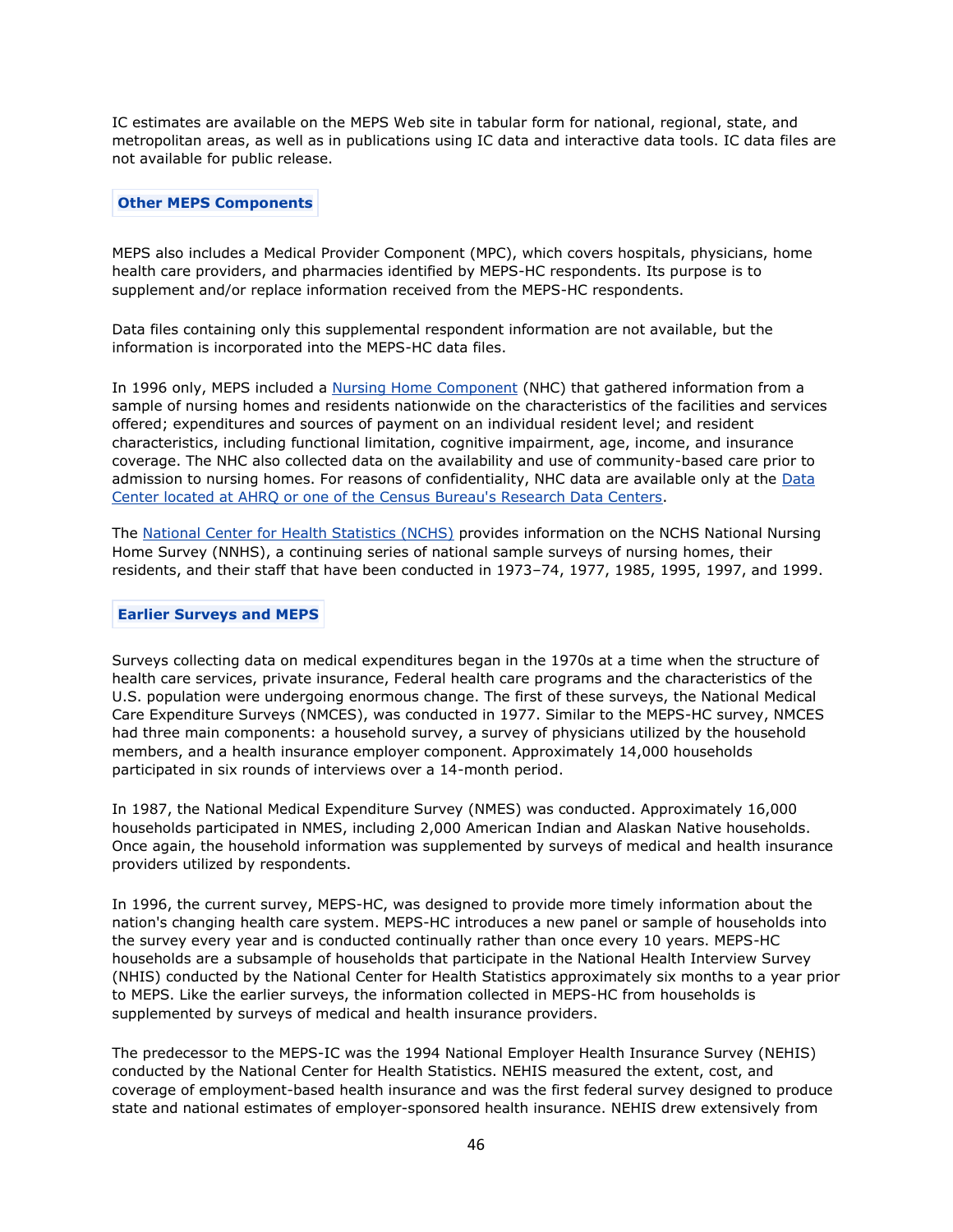two previous employer surveys: the Survey of Health Insurance Plans, sponsored by the Health Care Financing Administration (now the Centers for Medicare & Medicaid Services) and conducted in the 1980s, and the 1993 Robert Wood Johnson Foundation 10 State Employer Health Insurance Survey.

In 1996, the MEPS-IC began production of an expanded set of state and national estimates on an annual basis. [\(http://meps.ahrq.gov/mepsweb/about\\_meps/survey\\_back.jsp\)](http://meps.ahrq.gov/mepsweb/about_meps/survey_back.jsp)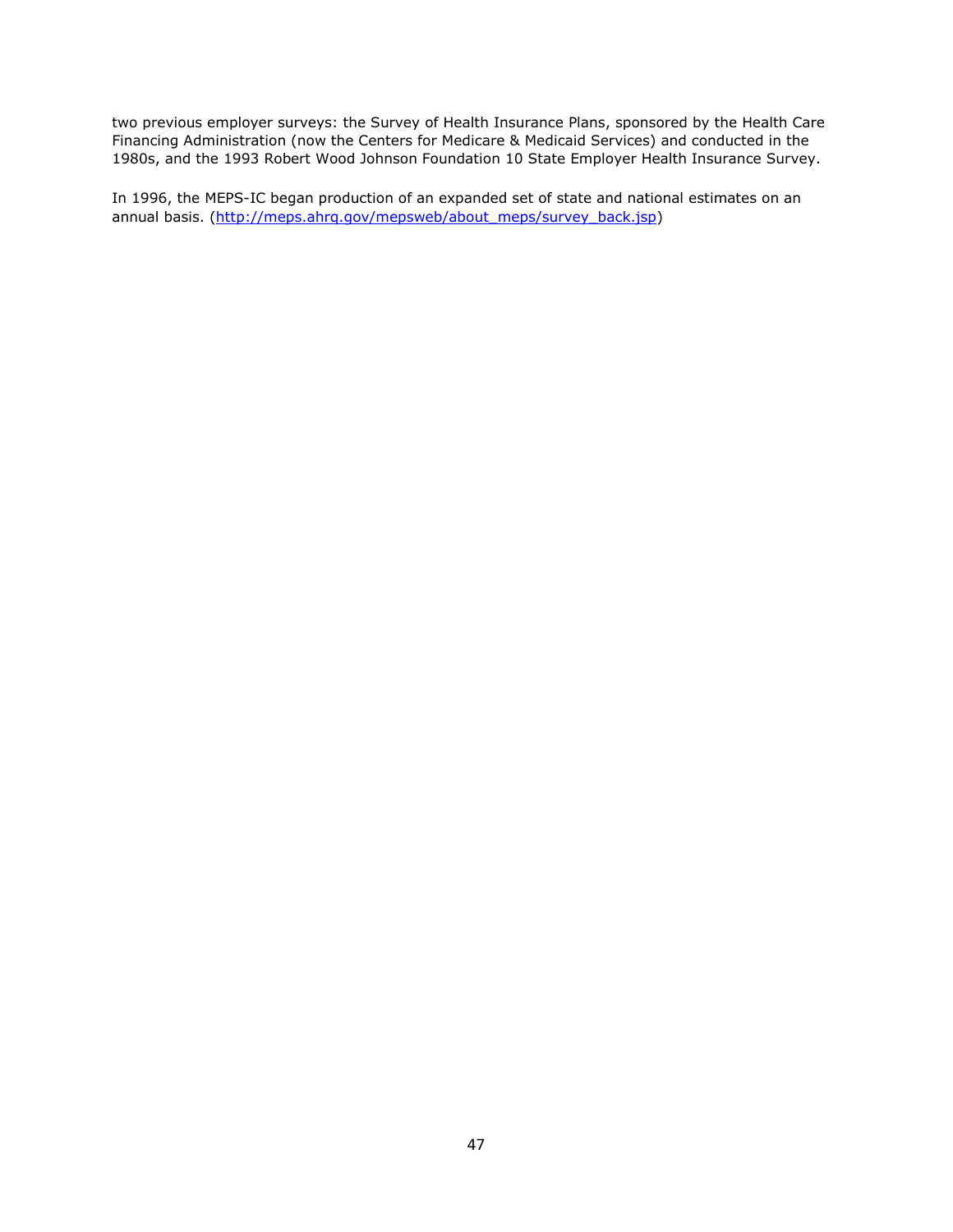#### **Appendix 3: National Hospital Ambulatory Medical Care Survey**

#### Copied from: [http://www.cdc.gov/nchs/ahcd/about\\_ahcd.htm](http://www.cdc.gov/nchs/ahcd/about_ahcd.htm)

#### *National Hospital Ambulatory Medical Care Survey*

The National Hospital Ambulatory Medical Care Survey (NHAMCS) is designed to collect data on the utilization and provision of ambulatory care services in hospital emergency and outpatient departments and in ambulatory surgery centers. Hospital-based ambulatory surgery centers were first added to this study in 2009, and freestanding ambulatory surgery centers were added in 2010.

For the hospital component of the survey, findings are based on a national sample of visits to emergency and outpatient departments and to ambulatory surgery facilities in noninstitutional general and short-stay hospitals, exclusive of Federal, military, and Veterans Administration hospitals, located in the 50 States and the District of Columbia. A four-stage probability sampling design is used. The first stage consists of a sample of geographically defined areas, and the second stage is of hospitals within these areas. In the third stage, clinics within outpatient departments are selected. All emergency service areas and in-scope ambulatory surgery locations are included. In the final stage, patient visits to these settings are sampled.

For the freestanding ambulatory surgery component of the NHAMCS, findings are based a national sample of visits to these ambulatory surgery centers located in the 50 States and the District of Columbia that are regulated by states, certified by the Centers for Medicare and Medicaid Services, or whose primary business is ambulatory surgery. A two-stage list sample design is used that includes samples of facilities and of patient visits to these facilities.

Specially trained interviewers visit facilities prior to their participation in the survey to explain survey procedures, verify eligibility, develop a sampling plan, and train staff in data collection procedures. The survey instrument is the Patient Record form, which is provided in three versions - one for the emergency department, one for the outpatient department, and one for the ambulatory surgery facilities. Staff are instructed to complete Patient Record forms for a systematic random sample of patient visits during a randomly assigned 4-week reporting period. Data are obtained on demographic characteristics of patients, expected source(s) of payment, patients' complaints, diagnoses, diagnostic/screening services, procedures, medication therapy, disposition, types of providers seen, causes of injury (emergency department and ambulatory surgery center only), and certain characteristics of the facility, such as, geographic region and metropolitan status.

48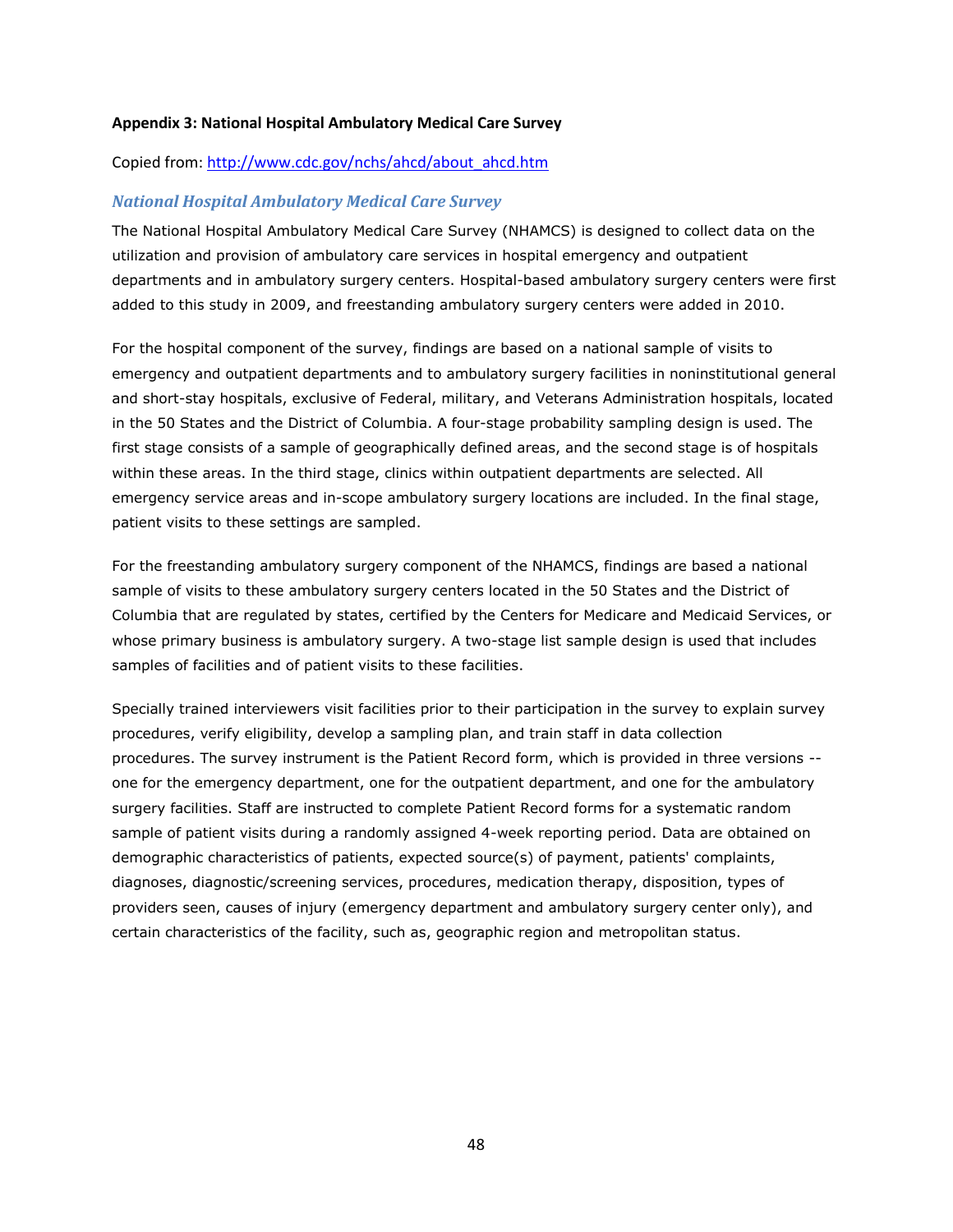## **Appendix 4: State Emergency Department Databases (SEDD)**

Copied from from:<https://www.hcup-us.ahrq.gov/seddoverview.jsp>

## *State Emergency Department Databases*

The State Emergency Department Databases (SEDD) are part of the family of databases and software tools developed for the [Healthcare Cost and Utilization Project \(HCUP\).](https://www.hcup-us.ahrq.gov/overview.jsp) The SEDD capture emergency visits at hospital-affiliated emergency departments (EDs) that do not result in hospitalization. Information about patients initially seen in the ED and then admitted to the hospital is included in the State Inpatient Databases (SID). The SEDD files include all patients, regardless of payer, providing a unique view of ED care in a State or in a defined market over time.

Developed through a Federal-State-Industry partnership sponsored by the Agency for Healthcare [Research and Quality \(AHRQ\),](http://www.ahrq.gov/) HCUP data inform decisionmaking at the national, State, and community levels.

This page provides an overview of the SEDD. For more details, see **SEDD Database** [Documentation](https://www.hcup-us.ahrq.gov/db/state/sedddbdocumentation.jsp) and the *Introduction to the SEDD* [\(PDF](https://www.hcup-us.ahrq.gov/db/state/sedddist/Introduction_to_SEDD.pdf) file, 629 KB; [HTML\)](https://www.hcup-us.ahrq.gov/db/state/sedddist/SEDD_Introduction.jsp)

Contents:

- [About the SEDD](https://www.hcup-us.ahrq.gov/seddoverview.jsp#about)
- [SEDD Data Elements](https://www.hcup-us.ahrq.gov/seddoverview.jsp#data)
- **[SEDD Areas of Research and HCUP Publications](https://www.hcup-us.ahrq.gov/seddoverview.jsp#research)**
- [Purchase the SEDD](https://www.hcup-us.ahrq.gov/seddoverview.jsp#purchase)
- **[SEDD Hardware and Software Requirements](https://www.hcup-us.ahrq.gov/seddoverview.jsp#hardware)**

## **About the SEDD**

The SEDD capture discharge information on all ED visits in a given State that do not result in an admission. States make their SEDD files available for purchase through the HCUP Central [Distributor.](https://www.hcup-us.ahrq.gov/tech_assist/centdist.jsp)

[Thirty-two](http://www.hcup-us.ahrq.gov/partners.jsp?SEDD) States currently participate in the SEDD:

- The SEDD contain the ED encounter abstracts in participating States, translated into a uniform format to facilitate multi-State comparisons and analyses.
- All of the databases include abstracts from hospital-affiliated ED sites. Composition and completeness of data files may vary from State to State.
- The SEDD contain a core set of clinical and nonclinical information on all patients, including individuals covered by Medicare, Medicaid, or private insurance, as well as those who are uninsured.
- In addition to the core set of uniform data elements common to all SEDD, some State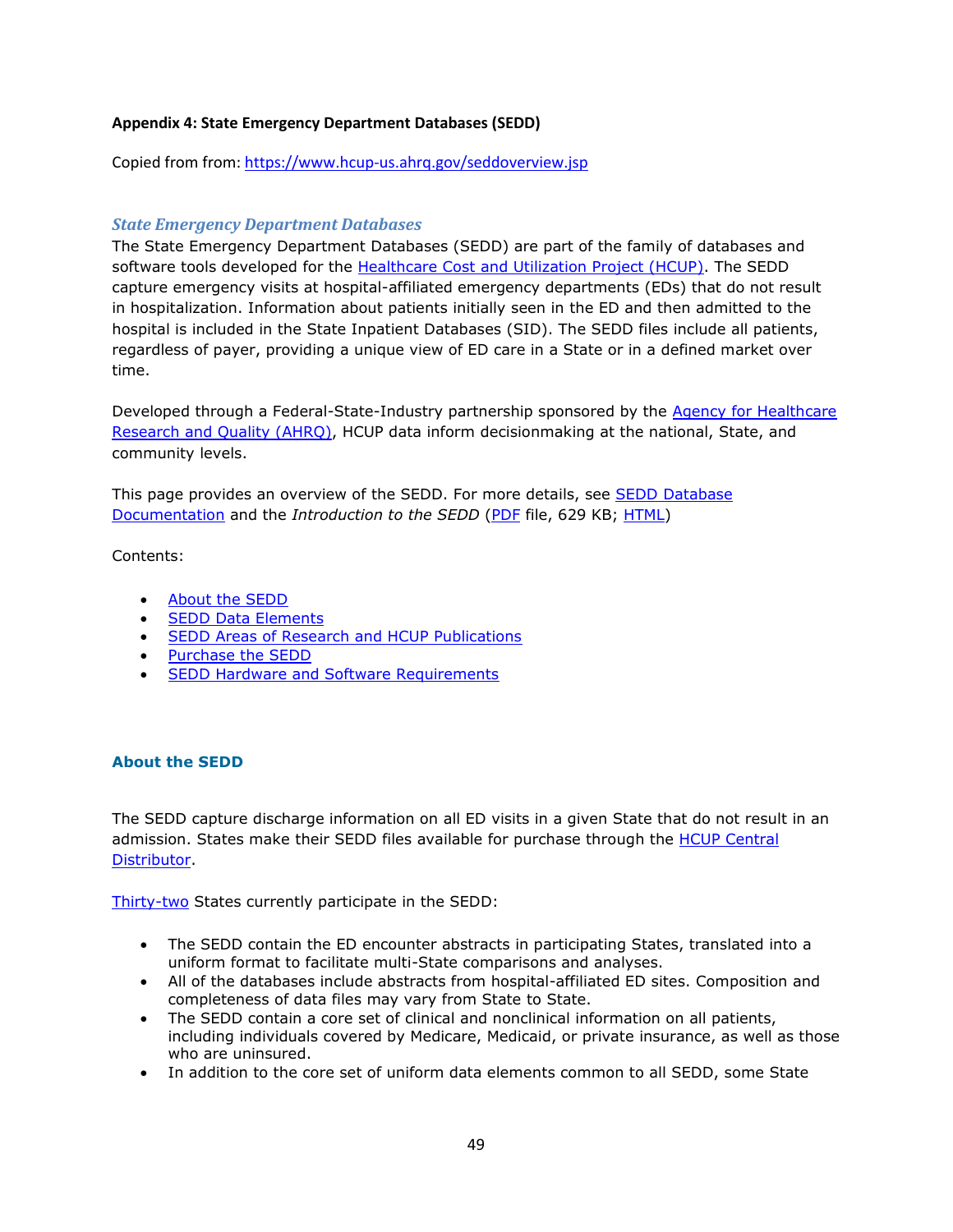data include other elements, such as the patient's race.

Free [HCUP Tools & Software](https://www.hcup-us.ahrq.gov/tools_software.jsp) are also available to identify preventable hospitalizations, estimate costs, assess quality of care and patient safety, categorize diagnoses and procedures, and identify comorbidities.

Additional information on the SEDD may be found in the *Introduction to the SEDD* [\(PDF](https://www.hcup-us.ahrq.gov/db/state/sedddist/Introduction_to_SEDD.pdf) file, 629 KB; [HTML\)](https://www.hcup-us.ahrq.gov/db/state/sedddist/SEDD_Introduction.jsp).

## **SEDD Data Elements**

The SEDD contain clinical and resource-use information that is included in a typical discharge abstract, with safeguards to protect the privacy of individual patients, physicians, and hospitals (as required by data sources). The SEDD contain more than 100 clinical and non-clinical variables included in a hospital discharge abstract, such as:

- All-listed diagnoses and procedures
- Patient demographics characteristics (e.g., sex, age, and, for some States, race)
- Expected payment source
- Total charges
- Hospital identifiers that permit linkage to hospital inpatient databases, such as the AHRQsponsored [State Inpatient Databases \(SID\),](https://www.hcup-us.ahrq.gov/sidoverview.jsp) and to the American Hospital Association Annual Survey File

Elements included in the SEDD are not always available for all States, including the hospital county identifiers or HCUP's [Revisit Variables.](https://www.hcup-us.ahrq.gov/toolssoftware/revisit/revisit.jsp) Please see the [Availability of Data Elements by](https://www.hcup-us.ahrq.gov/db/state/sedddist/sedddist_ddeavailbyyear.jsp)  [Year.](https://www.hcup-us.ahrq.gov/db/state/sedddist/sedddist_ddeavailbyyear.jsp)

#### **SEDD Areas of Research and HCUP Publications**

The SEDD combined with SID discharges that originate in the ED are well suited for research that requires complete enumeration of hospital-based EDs within market areas or States. The SEDD promote comparative studies of health care services and support health care policy research on a variety of topics, including:

- Injury surveillance
- Access to health care in a changing health care marketplace
- Trends and correlations between ED use and environmental events
- **•** Emerging infections
- Occurrence of nonfatal, preventable illness
- Community assessment and planning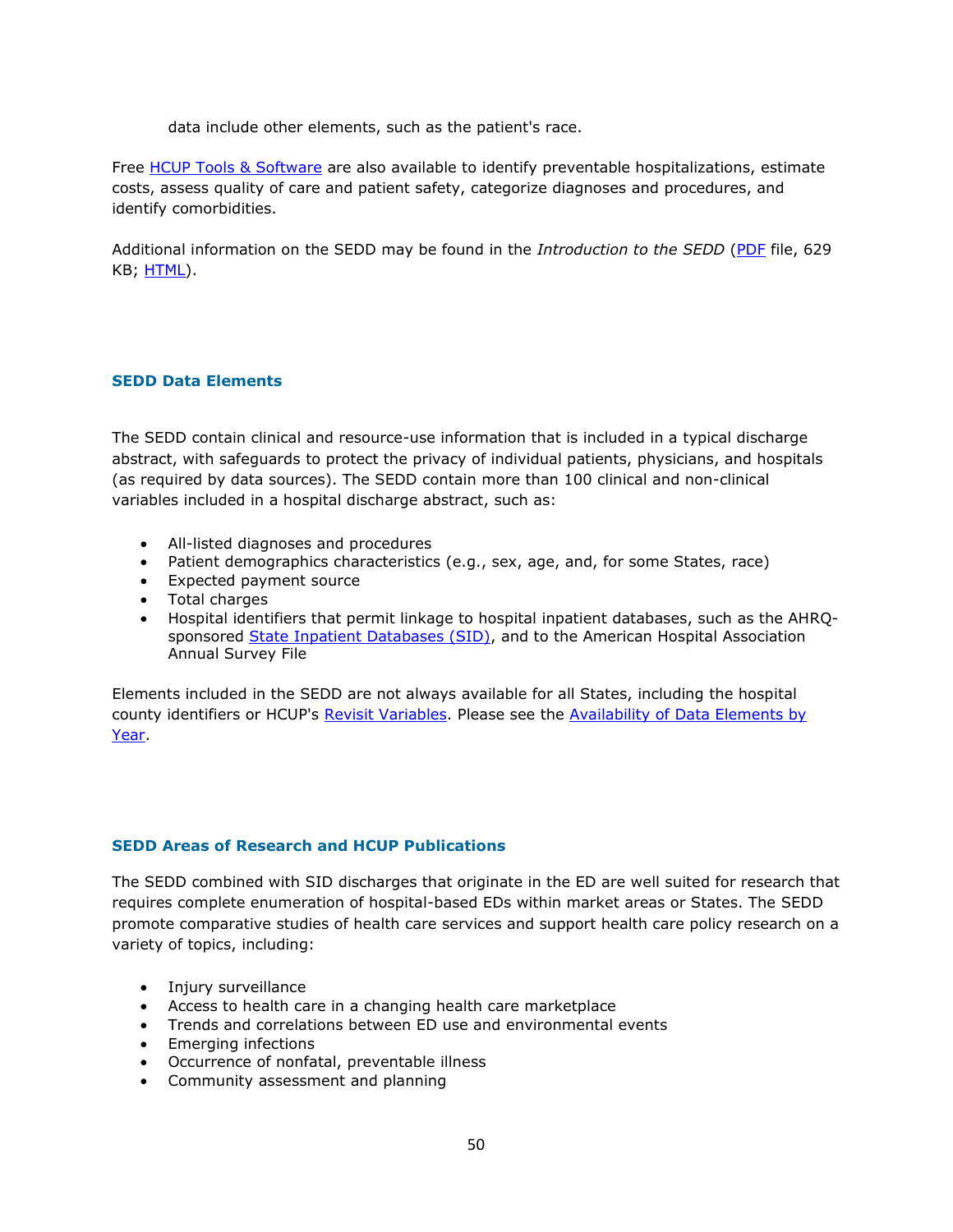The SEDD are used in a variety of publications:

- [HCUP Statistical Briefs](https://www.hcup-us.ahrq.gov/reports/statbriefs/statbriefs.jsp) highlight a variety of health topics.
- Use the [HCUP Publications Search Tool](https://www.hcup-us.ahrq.gov/reports/pubsearch/pubsearch.jsp) to find publications using the SEDD.
- Review featured publications on the [HCUP Research Spotlights](https://www.hcup-us.ahrq.gov/reports/spotlights.jsp) page.
- Read publications by the winners of the [HCUP Outstanding Article of the Year Awards.](https://www.hcup-us.ahrq.gov/awards.jsp)

### **Purchase the SEDD**

SEDD releases for data years 1999 through 2011 are available for purchase through the **HCUP** [Central Distributor.](https://www.hcup-us.ahrq.gov/tech_assist/centdist.jsp) Costs vary by State and data year.

Prior to purchasing HCUP data, all individuals are required to take the online HCUP Data Use [Agreement Training Course,](https://www.hcup-us.ahrq.gov/tech_assist/dua.jsp) and users of the SEDD must read and sign the Data Use Agreement for State Databases [\(PDF](https://www.hcup-us.ahrq.gov/team/StateDUA.pdf) file, 206 KB; [HTML\)](https://www.hcup-us.ahrq.gov/team/StateDUA.jsp).

The SEDD are available for purchase online through the **HCUP Central Distributor**.

Questions regarding purchasing databases can be directed to the HCUP Central Distributor:

E-mail: [HCUPDistributor@AHRQ.gov](mailto:HCUPDistributor@AHRQ.gov) Telephone: (866) 556-4287 (toll free) Fax: (866) 792-5313 (toll free)

## **SEDD Hardware and Software Requirements**

The SEDD data set comes in ASCII format and can be run on desktop computers with a DVD drive. To load and analyze the SEDD, you will need the following:

- A DVD drive
- A hard drive with one to four gigabytes of space available, depending on the SID being used
- SAS®, SPSS®, or similar analysis software

The data set comes with full documentation. SEDD documentation and tools, including programs for loading the ASCII file into SAS or SPSS, are also available on the **SEDD Database** [Documentation](https://www.hcup-us.ahrq.gov/db/state/sedddbdocumentation.jsp) page.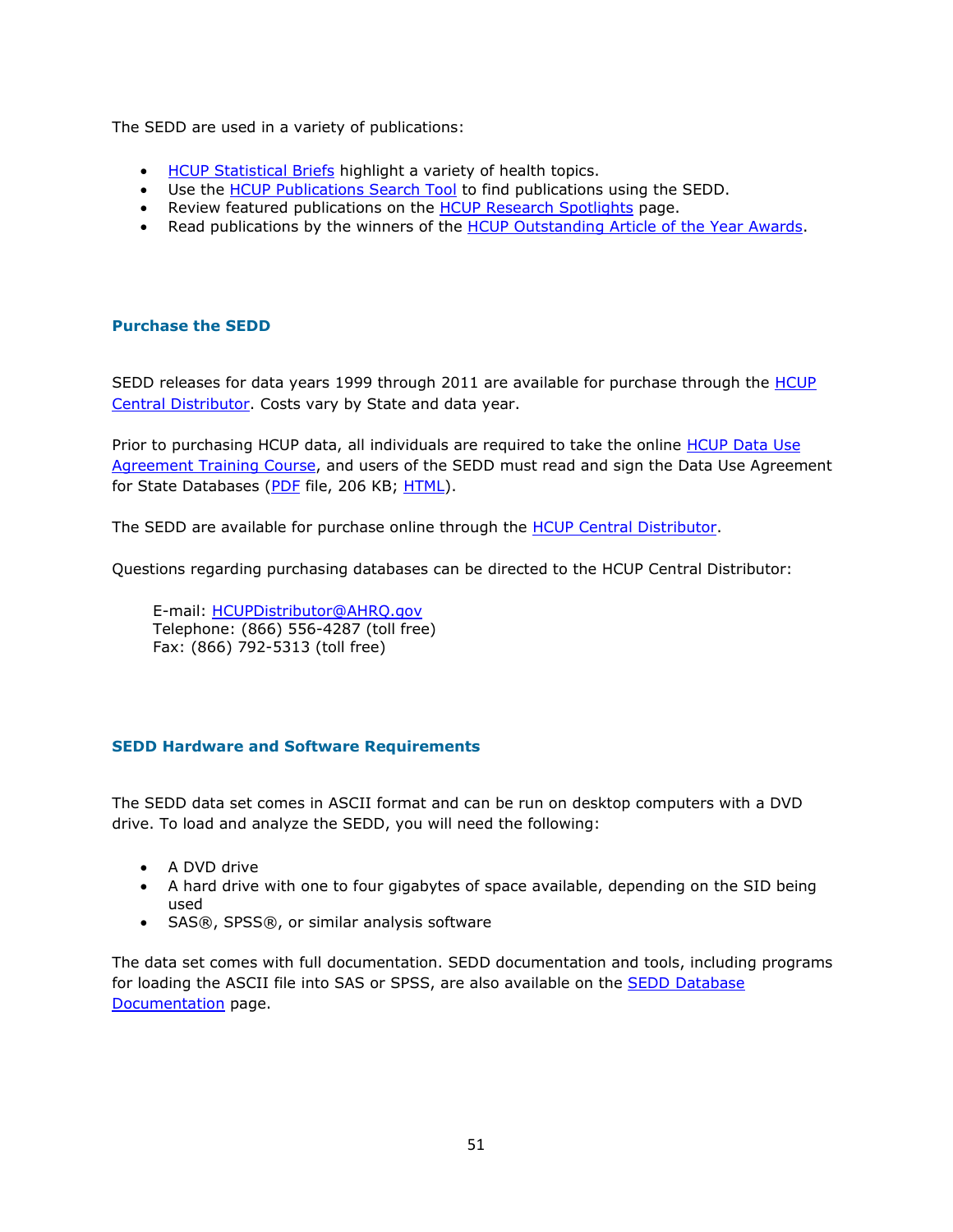## **Appendix 5: Oral/Dental Related ICD 9 Codes(520-529.9, 784.92, 873.43-873.79, V523, V534, V585, V722) - downloaded from site:**

**<https://www.cms.gov/Medicare/Coding/ICD9ProviderDiagnosticCodes/codes.html>**

# **(codes in table do not include decimal after 3rd digit)**

| <b>ICD 9 Code</b> | <b>Desription</b>                                                    |
|-------------------|----------------------------------------------------------------------|
| 5200              | Anodontia                                                            |
| 5201              | Supernumerary teeth                                                  |
| 5202              | Abnormalities of size and form of teeth                              |
| 5203              | Mottled teeth                                                        |
| 5204              | Disturbances of tooth formation                                      |
| 5205              | Hereditary disturbances in tooth structure, not elsewhere classified |
| 5206              | Disturbances in tooth eruption                                       |
| 5207              | Teething syndrome                                                    |
| 5208              | Other specified disorders of tooth development and eruption          |
| 5209              | Unspecified disorder of tooth development and eruption               |
| 52100             | Dental caries, unspecified                                           |
| 52101             | Dental caries limited to enamel                                      |
| 52102             | Dental caries extending into dentine                                 |
| 52103             | Dental caries extending into pulp                                    |
| 52104             | Arrested dental caries                                               |
| 52105             | Odontoclasia                                                         |
| 52106             | Dental caries pit and fissure                                        |
| 52107             | Dental caries of smooth surface                                      |
| 52108             | Dental caries of root surface                                        |
| 52109             | Other dental caries                                                  |
| 52110             | Excessive attrition, unspecified                                     |
| 52111             | Excessive attrition, limited to enamel                               |
| 52112             | Excessive attrition, extending into dentine                          |
| 52113             | Excessive attrition, extending into pulp                             |
| 52114             | Excessive attrition, localized                                       |
| 52115             | Excessive attrition, generalized                                     |
| 52120             | Abrasion, unspecified                                                |
| 52121             | Abrasion, limited to enamel                                          |
| 52122             | Abrasion, extending into dentine                                     |
| 52123             | Abrasion, extending into pulp                                        |
| 52124             | Abrasion, localized                                                  |
| 52125             | Abrasion, generalized                                                |
| 52130             | Erosion, unspecified                                                 |
| 52131             | Erosion, limited to enamel                                           |
| 52132             | Erosion, extending into dentine                                      |
| 52133             | Erosion, extending into pulp                                         |
| 52134             | Erosion, localized                                                   |
| 52135             | Erosion, generalized                                                 |
| 52140             | Pathological resorption, unspecified                                 |
| 52141             | Pathological resorption, internal                                    |
| 52142             | Pathological resorption, external                                    |
| 52149             | Other pathological resorption                                        |
| 5215              | Hypercementosis                                                      |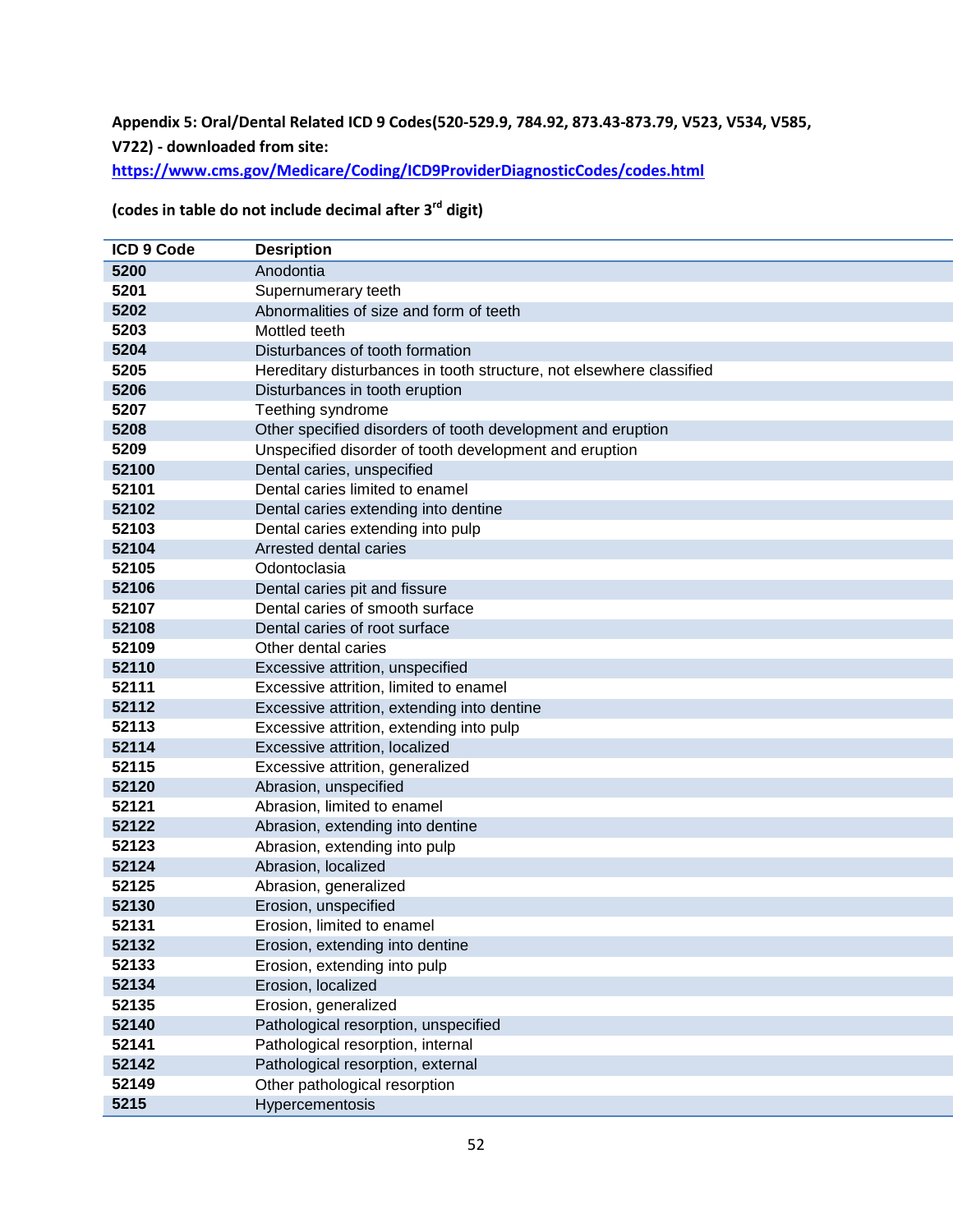| 5217<br>Intrinsic posteruptive color changes<br>52181<br>Cracked tooth<br>52189<br>Other specific diseases of hard tissues of teeth<br>5219<br>Unspecified disease of hard tissues of teeth<br>5220<br><b>Pulpitis</b><br>5221<br>Necrosis of the pulp<br>5222<br>Pulp degeneration<br>5223<br>Abnormal hard tissue formation in pulp<br>5224<br>Acute apical periodontitis of pulpal origin<br>5225<br>Periapical abscess without sinus<br>5226<br>Chronic apical periodontitis<br>5227<br>Periapical abscess with sinus<br>Radicular cyst<br>5228<br>5229<br>Other and unspecified diseases of pulp and periapical tissues<br>52300<br>Acute gingivitis, plaque induced<br>52301<br>Acute gingivitis, non-plaque induced<br>52310<br>Chronic gingivitis, plaque induced<br>52311<br>Chronic gingivitis, non-plaque induced<br>52320<br>Gingival recession, unspecified<br>52321<br>Gingival recession, minimal<br>52322<br>Gingival recession, moderate<br>52323<br>Gingival recession, severe<br>52324<br>Gingival recession, localized<br>52325<br>Gingival recession, generalized<br>52330<br>Aggressive periodontitis, unspecified<br>52331<br>Aggressive periodontitis, localized<br>52332<br>Aggressive periodontitis, generalized<br>52333<br>Acute periodontitis<br>52340<br>Chronic periodontitis, unspecified<br>52341<br>Chronic periodontitis, localized<br>52342<br>Chronic periodontitis, generalized<br>5235<br>Periodontosis<br>5236<br>Accretions on teeth<br>5238<br>Other specified periodontal diseases<br>5239<br>Unspecified gingival and periodontal disease<br>52400<br>Major anomalies of jaw size, unspecified anomaly<br>52401<br>Major anomalies of jaw size, maxillary hyperplasia<br>52402<br>Major anomalies of jaw size, mandibular hyperplasia<br>52403<br>Major anomalies of jaw size, maxillary hypoplasia<br>52404<br>Major anomalies of jaw size, mandibular hypoplasia<br>52405<br>Major anomalies of jaw size, macrogenia<br>52406<br>Major anomalies of jaw size, microgenia<br>52407<br>Excessive tuberosity of jaw<br>52409<br>Major anomalies of jaw size, other specified anomaly<br>52410<br>Anomalies of relationship of jaw to cranial base, unspecified anomaly<br>52411<br>Anomalies of relationship of jaw to cranial base, maxillary asymmetry<br>52412<br>Anomalies of relationship of jaw to cranial base, other jaw asymmetry<br>52419<br>Anomalies of relationship of jaw to cranial base, other specified anomaly<br>52420<br>Unspecified anomaly of dental arch relationship | 5216 | Ankylosis of teeth |
|-----------------------------------------------------------------------------------------------------------------------------------------------------------------------------------------------------------------------------------------------------------------------------------------------------------------------------------------------------------------------------------------------------------------------------------------------------------------------------------------------------------------------------------------------------------------------------------------------------------------------------------------------------------------------------------------------------------------------------------------------------------------------------------------------------------------------------------------------------------------------------------------------------------------------------------------------------------------------------------------------------------------------------------------------------------------------------------------------------------------------------------------------------------------------------------------------------------------------------------------------------------------------------------------------------------------------------------------------------------------------------------------------------------------------------------------------------------------------------------------------------------------------------------------------------------------------------------------------------------------------------------------------------------------------------------------------------------------------------------------------------------------------------------------------------------------------------------------------------------------------------------------------------------------------------------------------------------------------------------------------------------------------------------------------------------------------------------------------------------------------------------------------------------------------------------------------------------------------------------------------------------------------------------------------------------------------------------------------------------------------------------------------------------------------------------------------------------------------------------------------------------------------------------------|------|--------------------|
|                                                                                                                                                                                                                                                                                                                                                                                                                                                                                                                                                                                                                                                                                                                                                                                                                                                                                                                                                                                                                                                                                                                                                                                                                                                                                                                                                                                                                                                                                                                                                                                                                                                                                                                                                                                                                                                                                                                                                                                                                                                                                                                                                                                                                                                                                                                                                                                                                                                                                                                                         |      |                    |
|                                                                                                                                                                                                                                                                                                                                                                                                                                                                                                                                                                                                                                                                                                                                                                                                                                                                                                                                                                                                                                                                                                                                                                                                                                                                                                                                                                                                                                                                                                                                                                                                                                                                                                                                                                                                                                                                                                                                                                                                                                                                                                                                                                                                                                                                                                                                                                                                                                                                                                                                         |      |                    |
|                                                                                                                                                                                                                                                                                                                                                                                                                                                                                                                                                                                                                                                                                                                                                                                                                                                                                                                                                                                                                                                                                                                                                                                                                                                                                                                                                                                                                                                                                                                                                                                                                                                                                                                                                                                                                                                                                                                                                                                                                                                                                                                                                                                                                                                                                                                                                                                                                                                                                                                                         |      |                    |
|                                                                                                                                                                                                                                                                                                                                                                                                                                                                                                                                                                                                                                                                                                                                                                                                                                                                                                                                                                                                                                                                                                                                                                                                                                                                                                                                                                                                                                                                                                                                                                                                                                                                                                                                                                                                                                                                                                                                                                                                                                                                                                                                                                                                                                                                                                                                                                                                                                                                                                                                         |      |                    |
|                                                                                                                                                                                                                                                                                                                                                                                                                                                                                                                                                                                                                                                                                                                                                                                                                                                                                                                                                                                                                                                                                                                                                                                                                                                                                                                                                                                                                                                                                                                                                                                                                                                                                                                                                                                                                                                                                                                                                                                                                                                                                                                                                                                                                                                                                                                                                                                                                                                                                                                                         |      |                    |
|                                                                                                                                                                                                                                                                                                                                                                                                                                                                                                                                                                                                                                                                                                                                                                                                                                                                                                                                                                                                                                                                                                                                                                                                                                                                                                                                                                                                                                                                                                                                                                                                                                                                                                                                                                                                                                                                                                                                                                                                                                                                                                                                                                                                                                                                                                                                                                                                                                                                                                                                         |      |                    |
|                                                                                                                                                                                                                                                                                                                                                                                                                                                                                                                                                                                                                                                                                                                                                                                                                                                                                                                                                                                                                                                                                                                                                                                                                                                                                                                                                                                                                                                                                                                                                                                                                                                                                                                                                                                                                                                                                                                                                                                                                                                                                                                                                                                                                                                                                                                                                                                                                                                                                                                                         |      |                    |
|                                                                                                                                                                                                                                                                                                                                                                                                                                                                                                                                                                                                                                                                                                                                                                                                                                                                                                                                                                                                                                                                                                                                                                                                                                                                                                                                                                                                                                                                                                                                                                                                                                                                                                                                                                                                                                                                                                                                                                                                                                                                                                                                                                                                                                                                                                                                                                                                                                                                                                                                         |      |                    |
|                                                                                                                                                                                                                                                                                                                                                                                                                                                                                                                                                                                                                                                                                                                                                                                                                                                                                                                                                                                                                                                                                                                                                                                                                                                                                                                                                                                                                                                                                                                                                                                                                                                                                                                                                                                                                                                                                                                                                                                                                                                                                                                                                                                                                                                                                                                                                                                                                                                                                                                                         |      |                    |
|                                                                                                                                                                                                                                                                                                                                                                                                                                                                                                                                                                                                                                                                                                                                                                                                                                                                                                                                                                                                                                                                                                                                                                                                                                                                                                                                                                                                                                                                                                                                                                                                                                                                                                                                                                                                                                                                                                                                                                                                                                                                                                                                                                                                                                                                                                                                                                                                                                                                                                                                         |      |                    |
|                                                                                                                                                                                                                                                                                                                                                                                                                                                                                                                                                                                                                                                                                                                                                                                                                                                                                                                                                                                                                                                                                                                                                                                                                                                                                                                                                                                                                                                                                                                                                                                                                                                                                                                                                                                                                                                                                                                                                                                                                                                                                                                                                                                                                                                                                                                                                                                                                                                                                                                                         |      |                    |
|                                                                                                                                                                                                                                                                                                                                                                                                                                                                                                                                                                                                                                                                                                                                                                                                                                                                                                                                                                                                                                                                                                                                                                                                                                                                                                                                                                                                                                                                                                                                                                                                                                                                                                                                                                                                                                                                                                                                                                                                                                                                                                                                                                                                                                                                                                                                                                                                                                                                                                                                         |      |                    |
|                                                                                                                                                                                                                                                                                                                                                                                                                                                                                                                                                                                                                                                                                                                                                                                                                                                                                                                                                                                                                                                                                                                                                                                                                                                                                                                                                                                                                                                                                                                                                                                                                                                                                                                                                                                                                                                                                                                                                                                                                                                                                                                                                                                                                                                                                                                                                                                                                                                                                                                                         |      |                    |
|                                                                                                                                                                                                                                                                                                                                                                                                                                                                                                                                                                                                                                                                                                                                                                                                                                                                                                                                                                                                                                                                                                                                                                                                                                                                                                                                                                                                                                                                                                                                                                                                                                                                                                                                                                                                                                                                                                                                                                                                                                                                                                                                                                                                                                                                                                                                                                                                                                                                                                                                         |      |                    |
|                                                                                                                                                                                                                                                                                                                                                                                                                                                                                                                                                                                                                                                                                                                                                                                                                                                                                                                                                                                                                                                                                                                                                                                                                                                                                                                                                                                                                                                                                                                                                                                                                                                                                                                                                                                                                                                                                                                                                                                                                                                                                                                                                                                                                                                                                                                                                                                                                                                                                                                                         |      |                    |
|                                                                                                                                                                                                                                                                                                                                                                                                                                                                                                                                                                                                                                                                                                                                                                                                                                                                                                                                                                                                                                                                                                                                                                                                                                                                                                                                                                                                                                                                                                                                                                                                                                                                                                                                                                                                                                                                                                                                                                                                                                                                                                                                                                                                                                                                                                                                                                                                                                                                                                                                         |      |                    |
|                                                                                                                                                                                                                                                                                                                                                                                                                                                                                                                                                                                                                                                                                                                                                                                                                                                                                                                                                                                                                                                                                                                                                                                                                                                                                                                                                                                                                                                                                                                                                                                                                                                                                                                                                                                                                                                                                                                                                                                                                                                                                                                                                                                                                                                                                                                                                                                                                                                                                                                                         |      |                    |
|                                                                                                                                                                                                                                                                                                                                                                                                                                                                                                                                                                                                                                                                                                                                                                                                                                                                                                                                                                                                                                                                                                                                                                                                                                                                                                                                                                                                                                                                                                                                                                                                                                                                                                                                                                                                                                                                                                                                                                                                                                                                                                                                                                                                                                                                                                                                                                                                                                                                                                                                         |      |                    |
|                                                                                                                                                                                                                                                                                                                                                                                                                                                                                                                                                                                                                                                                                                                                                                                                                                                                                                                                                                                                                                                                                                                                                                                                                                                                                                                                                                                                                                                                                                                                                                                                                                                                                                                                                                                                                                                                                                                                                                                                                                                                                                                                                                                                                                                                                                                                                                                                                                                                                                                                         |      |                    |
|                                                                                                                                                                                                                                                                                                                                                                                                                                                                                                                                                                                                                                                                                                                                                                                                                                                                                                                                                                                                                                                                                                                                                                                                                                                                                                                                                                                                                                                                                                                                                                                                                                                                                                                                                                                                                                                                                                                                                                                                                                                                                                                                                                                                                                                                                                                                                                                                                                                                                                                                         |      |                    |
|                                                                                                                                                                                                                                                                                                                                                                                                                                                                                                                                                                                                                                                                                                                                                                                                                                                                                                                                                                                                                                                                                                                                                                                                                                                                                                                                                                                                                                                                                                                                                                                                                                                                                                                                                                                                                                                                                                                                                                                                                                                                                                                                                                                                                                                                                                                                                                                                                                                                                                                                         |      |                    |
|                                                                                                                                                                                                                                                                                                                                                                                                                                                                                                                                                                                                                                                                                                                                                                                                                                                                                                                                                                                                                                                                                                                                                                                                                                                                                                                                                                                                                                                                                                                                                                                                                                                                                                                                                                                                                                                                                                                                                                                                                                                                                                                                                                                                                                                                                                                                                                                                                                                                                                                                         |      |                    |
|                                                                                                                                                                                                                                                                                                                                                                                                                                                                                                                                                                                                                                                                                                                                                                                                                                                                                                                                                                                                                                                                                                                                                                                                                                                                                                                                                                                                                                                                                                                                                                                                                                                                                                                                                                                                                                                                                                                                                                                                                                                                                                                                                                                                                                                                                                                                                                                                                                                                                                                                         |      |                    |
|                                                                                                                                                                                                                                                                                                                                                                                                                                                                                                                                                                                                                                                                                                                                                                                                                                                                                                                                                                                                                                                                                                                                                                                                                                                                                                                                                                                                                                                                                                                                                                                                                                                                                                                                                                                                                                                                                                                                                                                                                                                                                                                                                                                                                                                                                                                                                                                                                                                                                                                                         |      |                    |
|                                                                                                                                                                                                                                                                                                                                                                                                                                                                                                                                                                                                                                                                                                                                                                                                                                                                                                                                                                                                                                                                                                                                                                                                                                                                                                                                                                                                                                                                                                                                                                                                                                                                                                                                                                                                                                                                                                                                                                                                                                                                                                                                                                                                                                                                                                                                                                                                                                                                                                                                         |      |                    |
|                                                                                                                                                                                                                                                                                                                                                                                                                                                                                                                                                                                                                                                                                                                                                                                                                                                                                                                                                                                                                                                                                                                                                                                                                                                                                                                                                                                                                                                                                                                                                                                                                                                                                                                                                                                                                                                                                                                                                                                                                                                                                                                                                                                                                                                                                                                                                                                                                                                                                                                                         |      |                    |
|                                                                                                                                                                                                                                                                                                                                                                                                                                                                                                                                                                                                                                                                                                                                                                                                                                                                                                                                                                                                                                                                                                                                                                                                                                                                                                                                                                                                                                                                                                                                                                                                                                                                                                                                                                                                                                                                                                                                                                                                                                                                                                                                                                                                                                                                                                                                                                                                                                                                                                                                         |      |                    |
|                                                                                                                                                                                                                                                                                                                                                                                                                                                                                                                                                                                                                                                                                                                                                                                                                                                                                                                                                                                                                                                                                                                                                                                                                                                                                                                                                                                                                                                                                                                                                                                                                                                                                                                                                                                                                                                                                                                                                                                                                                                                                                                                                                                                                                                                                                                                                                                                                                                                                                                                         |      |                    |
|                                                                                                                                                                                                                                                                                                                                                                                                                                                                                                                                                                                                                                                                                                                                                                                                                                                                                                                                                                                                                                                                                                                                                                                                                                                                                                                                                                                                                                                                                                                                                                                                                                                                                                                                                                                                                                                                                                                                                                                                                                                                                                                                                                                                                                                                                                                                                                                                                                                                                                                                         |      |                    |
|                                                                                                                                                                                                                                                                                                                                                                                                                                                                                                                                                                                                                                                                                                                                                                                                                                                                                                                                                                                                                                                                                                                                                                                                                                                                                                                                                                                                                                                                                                                                                                                                                                                                                                                                                                                                                                                                                                                                                                                                                                                                                                                                                                                                                                                                                                                                                                                                                                                                                                                                         |      |                    |
|                                                                                                                                                                                                                                                                                                                                                                                                                                                                                                                                                                                                                                                                                                                                                                                                                                                                                                                                                                                                                                                                                                                                                                                                                                                                                                                                                                                                                                                                                                                                                                                                                                                                                                                                                                                                                                                                                                                                                                                                                                                                                                                                                                                                                                                                                                                                                                                                                                                                                                                                         |      |                    |
|                                                                                                                                                                                                                                                                                                                                                                                                                                                                                                                                                                                                                                                                                                                                                                                                                                                                                                                                                                                                                                                                                                                                                                                                                                                                                                                                                                                                                                                                                                                                                                                                                                                                                                                                                                                                                                                                                                                                                                                                                                                                                                                                                                                                                                                                                                                                                                                                                                                                                                                                         |      |                    |
|                                                                                                                                                                                                                                                                                                                                                                                                                                                                                                                                                                                                                                                                                                                                                                                                                                                                                                                                                                                                                                                                                                                                                                                                                                                                                                                                                                                                                                                                                                                                                                                                                                                                                                                                                                                                                                                                                                                                                                                                                                                                                                                                                                                                                                                                                                                                                                                                                                                                                                                                         |      |                    |
|                                                                                                                                                                                                                                                                                                                                                                                                                                                                                                                                                                                                                                                                                                                                                                                                                                                                                                                                                                                                                                                                                                                                                                                                                                                                                                                                                                                                                                                                                                                                                                                                                                                                                                                                                                                                                                                                                                                                                                                                                                                                                                                                                                                                                                                                                                                                                                                                                                                                                                                                         |      |                    |
|                                                                                                                                                                                                                                                                                                                                                                                                                                                                                                                                                                                                                                                                                                                                                                                                                                                                                                                                                                                                                                                                                                                                                                                                                                                                                                                                                                                                                                                                                                                                                                                                                                                                                                                                                                                                                                                                                                                                                                                                                                                                                                                                                                                                                                                                                                                                                                                                                                                                                                                                         |      |                    |
|                                                                                                                                                                                                                                                                                                                                                                                                                                                                                                                                                                                                                                                                                                                                                                                                                                                                                                                                                                                                                                                                                                                                                                                                                                                                                                                                                                                                                                                                                                                                                                                                                                                                                                                                                                                                                                                                                                                                                                                                                                                                                                                                                                                                                                                                                                                                                                                                                                                                                                                                         |      |                    |
|                                                                                                                                                                                                                                                                                                                                                                                                                                                                                                                                                                                                                                                                                                                                                                                                                                                                                                                                                                                                                                                                                                                                                                                                                                                                                                                                                                                                                                                                                                                                                                                                                                                                                                                                                                                                                                                                                                                                                                                                                                                                                                                                                                                                                                                                                                                                                                                                                                                                                                                                         |      |                    |
|                                                                                                                                                                                                                                                                                                                                                                                                                                                                                                                                                                                                                                                                                                                                                                                                                                                                                                                                                                                                                                                                                                                                                                                                                                                                                                                                                                                                                                                                                                                                                                                                                                                                                                                                                                                                                                                                                                                                                                                                                                                                                                                                                                                                                                                                                                                                                                                                                                                                                                                                         |      |                    |
|                                                                                                                                                                                                                                                                                                                                                                                                                                                                                                                                                                                                                                                                                                                                                                                                                                                                                                                                                                                                                                                                                                                                                                                                                                                                                                                                                                                                                                                                                                                                                                                                                                                                                                                                                                                                                                                                                                                                                                                                                                                                                                                                                                                                                                                                                                                                                                                                                                                                                                                                         |      |                    |
|                                                                                                                                                                                                                                                                                                                                                                                                                                                                                                                                                                                                                                                                                                                                                                                                                                                                                                                                                                                                                                                                                                                                                                                                                                                                                                                                                                                                                                                                                                                                                                                                                                                                                                                                                                                                                                                                                                                                                                                                                                                                                                                                                                                                                                                                                                                                                                                                                                                                                                                                         |      |                    |
|                                                                                                                                                                                                                                                                                                                                                                                                                                                                                                                                                                                                                                                                                                                                                                                                                                                                                                                                                                                                                                                                                                                                                                                                                                                                                                                                                                                                                                                                                                                                                                                                                                                                                                                                                                                                                                                                                                                                                                                                                                                                                                                                                                                                                                                                                                                                                                                                                                                                                                                                         |      |                    |
|                                                                                                                                                                                                                                                                                                                                                                                                                                                                                                                                                                                                                                                                                                                                                                                                                                                                                                                                                                                                                                                                                                                                                                                                                                                                                                                                                                                                                                                                                                                                                                                                                                                                                                                                                                                                                                                                                                                                                                                                                                                                                                                                                                                                                                                                                                                                                                                                                                                                                                                                         |      |                    |
|                                                                                                                                                                                                                                                                                                                                                                                                                                                                                                                                                                                                                                                                                                                                                                                                                                                                                                                                                                                                                                                                                                                                                                                                                                                                                                                                                                                                                                                                                                                                                                                                                                                                                                                                                                                                                                                                                                                                                                                                                                                                                                                                                                                                                                                                                                                                                                                                                                                                                                                                         |      |                    |
|                                                                                                                                                                                                                                                                                                                                                                                                                                                                                                                                                                                                                                                                                                                                                                                                                                                                                                                                                                                                                                                                                                                                                                                                                                                                                                                                                                                                                                                                                                                                                                                                                                                                                                                                                                                                                                                                                                                                                                                                                                                                                                                                                                                                                                                                                                                                                                                                                                                                                                                                         |      |                    |
|                                                                                                                                                                                                                                                                                                                                                                                                                                                                                                                                                                                                                                                                                                                                                                                                                                                                                                                                                                                                                                                                                                                                                                                                                                                                                                                                                                                                                                                                                                                                                                                                                                                                                                                                                                                                                                                                                                                                                                                                                                                                                                                                                                                                                                                                                                                                                                                                                                                                                                                                         |      |                    |
|                                                                                                                                                                                                                                                                                                                                                                                                                                                                                                                                                                                                                                                                                                                                                                                                                                                                                                                                                                                                                                                                                                                                                                                                                                                                                                                                                                                                                                                                                                                                                                                                                                                                                                                                                                                                                                                                                                                                                                                                                                                                                                                                                                                                                                                                                                                                                                                                                                                                                                                                         |      |                    |
|                                                                                                                                                                                                                                                                                                                                                                                                                                                                                                                                                                                                                                                                                                                                                                                                                                                                                                                                                                                                                                                                                                                                                                                                                                                                                                                                                                                                                                                                                                                                                                                                                                                                                                                                                                                                                                                                                                                                                                                                                                                                                                                                                                                                                                                                                                                                                                                                                                                                                                                                         |      |                    |
|                                                                                                                                                                                                                                                                                                                                                                                                                                                                                                                                                                                                                                                                                                                                                                                                                                                                                                                                                                                                                                                                                                                                                                                                                                                                                                                                                                                                                                                                                                                                                                                                                                                                                                                                                                                                                                                                                                                                                                                                                                                                                                                                                                                                                                                                                                                                                                                                                                                                                                                                         |      |                    |
|                                                                                                                                                                                                                                                                                                                                                                                                                                                                                                                                                                                                                                                                                                                                                                                                                                                                                                                                                                                                                                                                                                                                                                                                                                                                                                                                                                                                                                                                                                                                                                                                                                                                                                                                                                                                                                                                                                                                                                                                                                                                                                                                                                                                                                                                                                                                                                                                                                                                                                                                         |      |                    |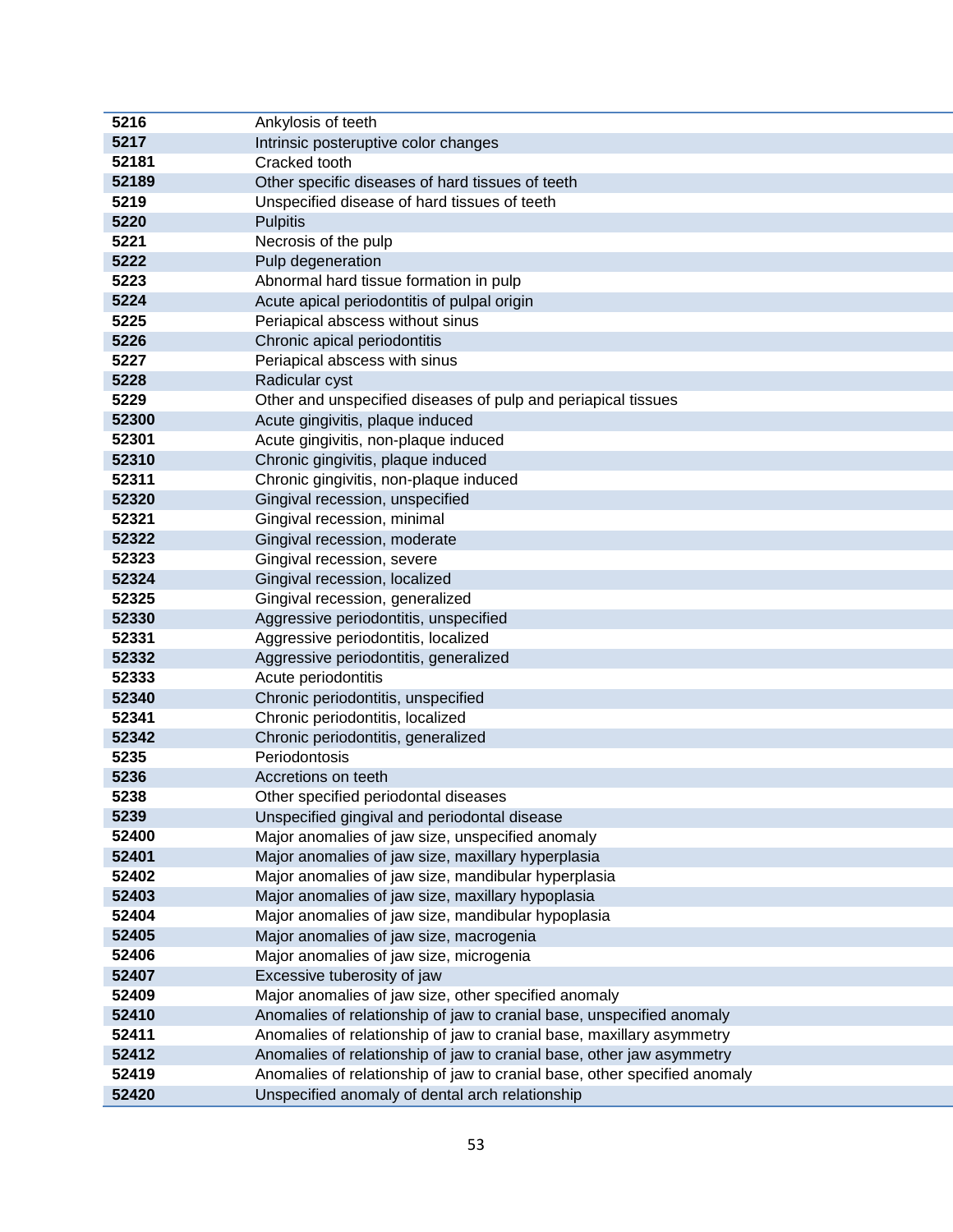| 52421 | Malocclusion, Angle's class I                                                         |
|-------|---------------------------------------------------------------------------------------|
| 52422 | Malocclusion, Angle's class II                                                        |
| 52423 | Malocclusion, Angle's class III                                                       |
| 52424 | Open anterior occlusal relationship                                                   |
| 52425 | Open posterior occlusal relationship                                                  |
| 52426 | Excessive horizontal overlap                                                          |
| 52427 | Reverse articulation                                                                  |
| 52428 | Anomalies of interarch distance                                                       |
| 52429 | Other anomalies of dental arch relationship                                           |
| 52430 | Unspecified anomaly of tooth position                                                 |
| 52431 | Crowding of teeth                                                                     |
| 52432 | Excessive spacing of teeth                                                            |
| 52433 | Horizontal displacement of teeth                                                      |
| 52434 | Vertical displacement of teeth                                                        |
| 52435 | Rotation of tooth/teeth                                                               |
| 52436 | Insufficient interocclusal distance of teeth (ridge)                                  |
| 52437 | Excessive interocclusal distance of teeth                                             |
| 52439 | Other anomalies of tooth position                                                     |
| 5244  | Malocclusion, unspecified                                                             |
| 52450 | Dentofacial functional abnormality, unspecified                                       |
| 52451 | Abnormal jaw closure                                                                  |
| 52452 | Limited mandibular range of motion                                                    |
| 52453 | Deviation in opening and closing of the mandible                                      |
| 52454 | Insufficient anterior guidance                                                        |
| 52455 | Centric occlusion maximum intercuspation discrepancy                                  |
| 52456 | Non-working side interference                                                         |
| 52457 | Lack of posterior occlusal support                                                    |
| 52459 | Other dentofacial functional abnormalities                                            |
| 52460 | Temporomandibular joint disorders, unspecified                                        |
| 52461 | Temporomandibular joint disorders, adhesions and ankylosis (bony or fibrous)          |
| 52462 | Temporomandibular joint disorders, arthralgia of temporomandibular joint              |
| 52463 | Temporomandibular joint disorders, articular disc disorder (reducing or non-reducing) |
| 52464 | Temporomandibular joint sounds on opening and/or closing the jaw                      |
| 52469 | Other specified temporomandibular joint disorders                                     |
| 52470 | Dental alveolar anomalies, unspecified alveolar anomaly                               |
| 52471 | Alveolar maxillary hyperplasia                                                        |
| 52472 | Alveolar mandibular hyperplasia                                                       |
| 52473 | Alveolar maxillary hypoplasia                                                         |
| 52474 | Alveolar mandibular hypoplasia                                                        |
| 52475 | Vertical displacement of alveolus and teeth                                           |
| 52476 | Occlusal plane deviation                                                              |
| 52479 | Other specified alveolar anomaly                                                      |
| 52481 | Anterior soft tissue impingement                                                      |
| 52482 | Posterior soft tissue impingement                                                     |
| 52489 | Other specified dentofacial anomalies                                                 |
| 5249  | Unspecified dentofacial anomalies                                                     |
| 5250  | Exfoliation of teeth due to systemic causes                                           |
| 52510 | Acquired absence of teeth, unspecified                                                |
| 52511 | Loss of teeth due to trauma                                                           |
| 52512 | Loss of teeth due to periodontal disease                                              |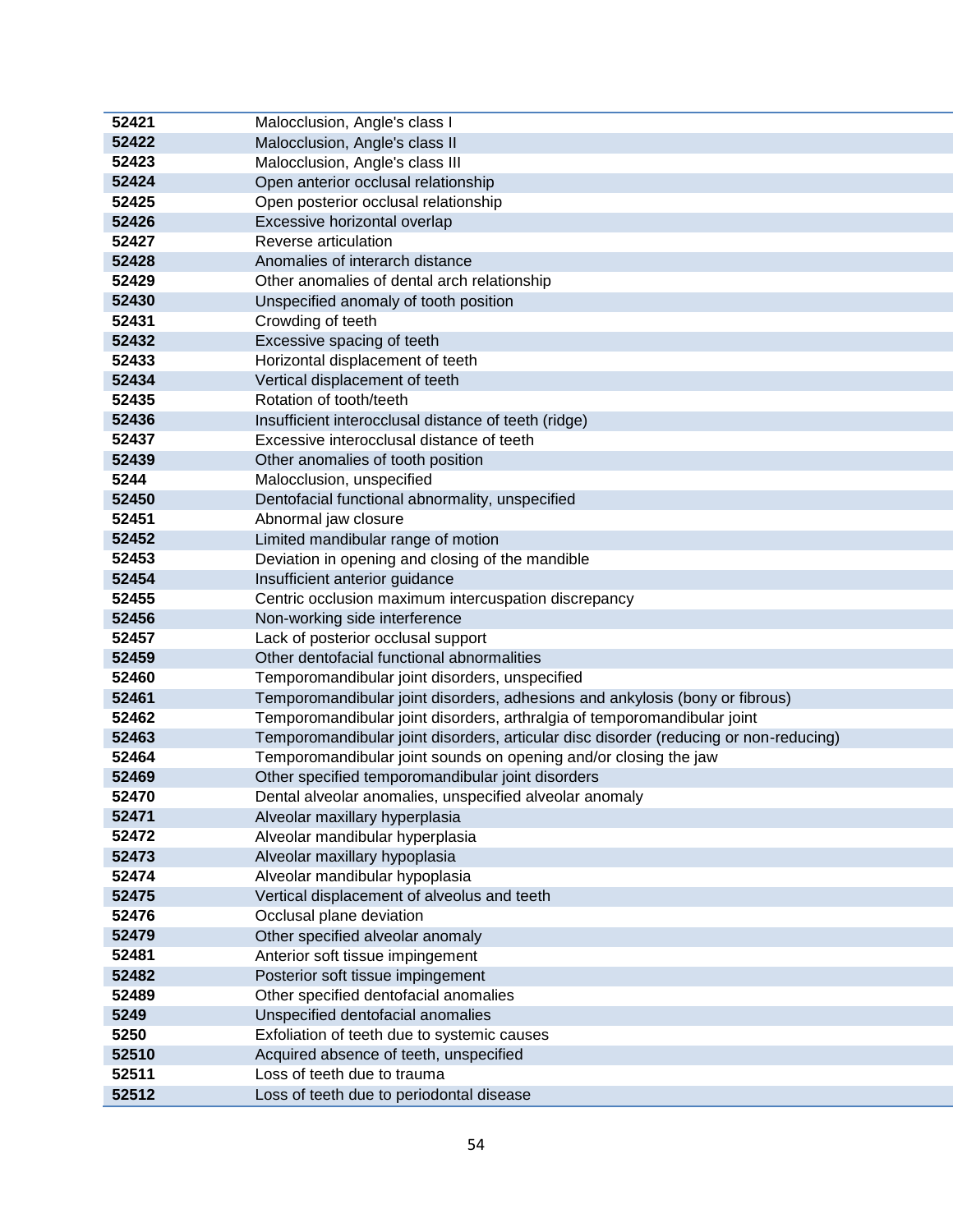| 52513 | Loss of teeth due to caries                                                         |
|-------|-------------------------------------------------------------------------------------|
| 52519 | Other loss of teeth                                                                 |
| 52520 | Unspecified atrophy of edentulous alveolar ridge                                    |
| 52521 | Minimal atrophy of the mandible                                                     |
| 52522 | Moderate atrophy of the mandible                                                    |
| 52523 | Severe atrophy of the mandible                                                      |
| 52524 | Minimal atrophy of the maxilla                                                      |
| 52525 | Moderate atrophy of the maxilla                                                     |
| 52526 | Severe atrophy of the maxilla                                                       |
| 5253  | Retained dental root                                                                |
| 52540 | Complete edentulism, unspecified                                                    |
| 52541 | Complete edentulism, class I                                                        |
| 52542 | Complete edentulism, class II                                                       |
| 52543 | Complete edentulism, class III                                                      |
| 52544 | Complete edentulism, class IV                                                       |
| 52550 | Partial edentulism, unspecified                                                     |
| 52551 | Partial edentulism, class I                                                         |
| 52552 | Partial edentulism, class II                                                        |
| 52553 | Partial edentulism, class III                                                       |
| 52554 | Partial edentulism, class IV                                                        |
| 52560 | Unspecified unsatisfactory restoration of tooth                                     |
| 52561 | Open restoration margins                                                            |
| 52562 | Unrepairable overhanging of dental restorative materials                            |
| 52563 | Fractured dental restorative material without loss of material                      |
| 52564 | Fractured dental restorative material with loss of material                         |
| 52565 | Contour of existing restoration of tooth biologically incompatible with oral health |
| 52566 | Allergy to existing dental restorative material                                     |
| 52567 | Poor aesthetics of existing restoration                                             |
| 52569 | Other unsatisfactory restoration of existing tooth                                  |
| 52571 | Osseointegration failure of dental implant                                          |
| 52572 | Post-osseointegration biological failure of dental implant                          |
| 52573 | Post-osseointegration mechanical failure of dental implant                          |
| 52579 | Other endosseous dental implant failure                                             |
| 5258  | Other specified disorders of the teeth and supporting structures                    |
| 5259  | Unspecified disorder of the teeth and supporting structures                         |
| 5260  | Developmental odontogenic cysts                                                     |
| 5261  | Fissural cysts of jaw                                                               |
| 5262  | Other cysts of jaws                                                                 |
| 5263  | Central giant cell (reparative) granuloma                                           |
| 5264  | Inflammatory conditions of jaw                                                      |
| 5265  | Alveolitis of jaw                                                                   |
| 52661 | Perforation of root canal space                                                     |
| 52662 | Endodontic overfill                                                                 |
| 52663 | Endodontic underfill                                                                |
| 52669 | Other periradicular pathology associated with previous endodontic treatment         |
| 52681 | Exostosis of jaw                                                                    |
| 52689 | Other specified diseases of the jaws                                                |
| 5269  | Unspecified disease of the jaws                                                     |
| 5270  | Atrophy of salivary gland                                                           |
| 5271  | Hypertrophy of salivary gland                                                       |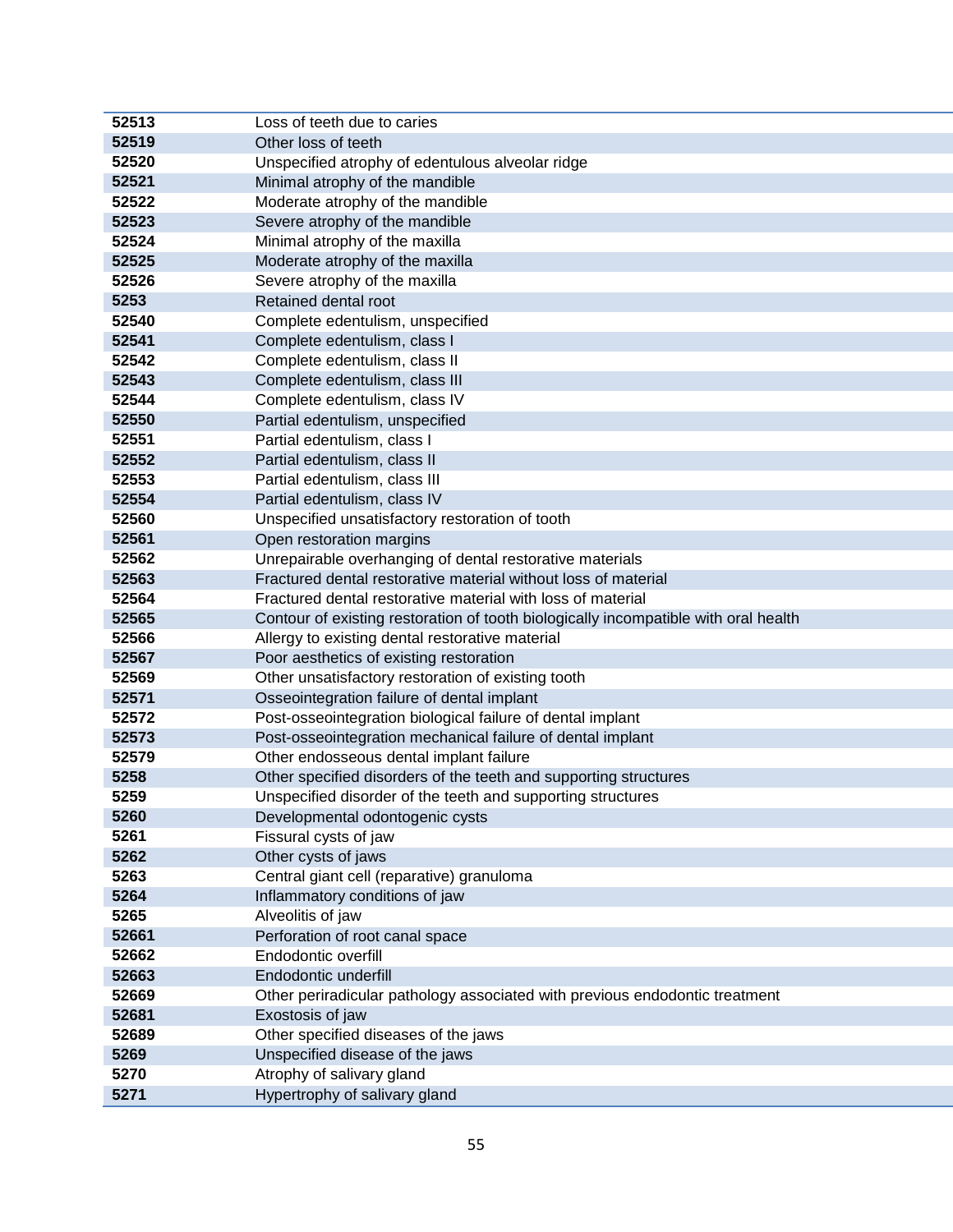| 5272  | Sialoadenitis                                                                             |
|-------|-------------------------------------------------------------------------------------------|
| 5273  | Abscess of salivary gland                                                                 |
| 5274  | Fistula of salivary gland                                                                 |
| 5275  | Sialolithiasis                                                                            |
| 5276  | Mucocele of salivary gland                                                                |
| 5277  | Disturbance of salivary secretion                                                         |
| 5278  | Other specified diseases of the salivary glands                                           |
| 5279  | Unspecified disease of the salivary glands                                                |
| 52800 | Stomatitis and mucositis, unspecified                                                     |
| 52801 | Mucositis (ulcerative) due to antineoplastic therapy                                      |
| 52802 | Mucositis (ulcerative) due to other drugs                                                 |
| 52809 | Other stomatitis and mucositis (ulcerative)                                               |
| 5281  | Cancrum oris                                                                              |
| 5282  | Oral aphthae                                                                              |
| 5283  | Cellulitis and abscess of oral soft tissues                                               |
| 5284  | Cysts of oral soft tissues                                                                |
| 5285  | Diseases of lips                                                                          |
| 5286  | Leukoplakia of oral mucosa, including tongue                                              |
| 52871 | Minimal keratinized residual ridge mucosa                                                 |
| 52872 | Excessive keratinized residual ridge mucosa                                               |
| 52879 | Other disturbances of oral epithelium, including tongue                                   |
| 5288  | Oral submucosal fibrosis, including of tongue                                             |
| 5289  | Other and unspecified diseases of the oral soft tissues                                   |
| 5290  | <b>Glossitis</b>                                                                          |
| 5291  | Geographic tongue                                                                         |
| 5292  | Median rhomboid glossitis                                                                 |
| 5293  | Hypertrophy of tongue papillae                                                            |
| 5294  | Atrophy of tongue papillae                                                                |
| 5295  | Plicated tongue                                                                           |
| 5296  | Glossodynia                                                                               |
| 5298  | Other specified conditions of the tongue                                                  |
| 5299  | Unspecified condition of the tongue                                                       |
| 78492 | Jaw pain                                                                                  |
| 87343 | Open wound of lip, without mention of complication                                        |
| 87344 | Open wound of jaw, without mention of complication                                        |
| 87349 | Open wound of other and multiple sites of face, without mention of complication           |
| 87350 | Open wound of face, unspecified site, complicated                                         |
| 87351 | Open wound of cheek, complicated                                                          |
| 87352 | Open wound of forehead, complicated                                                       |
| 87353 | Open wound of lip, complicated                                                            |
| 87354 | Open wound of jaw, complicated                                                            |
| 87359 | Open wound of other and multiple sites of face, complicated                               |
| 87360 | Open wound of mouth, unspecified site, without mention of complication                    |
| 87361 | Open wound of buccal mucosa, without mention of complication                              |
| 87362 | Open wound of gum (alveolar process), without mention of complication                     |
| 87363 | Open wound of tooth (broken) (fractured) (due to trauma), without mention of complication |
| 87364 | Open wound of tongue and floor of mouth, without mention of complication                  |
| 87365 | Open wound of palate, without mention of complication                                     |
| 87369 | Open wound of other and multiple sites of mouth, without mention of complication          |
| 87370 | Open wound of mouth, unspecified site, complicated                                        |